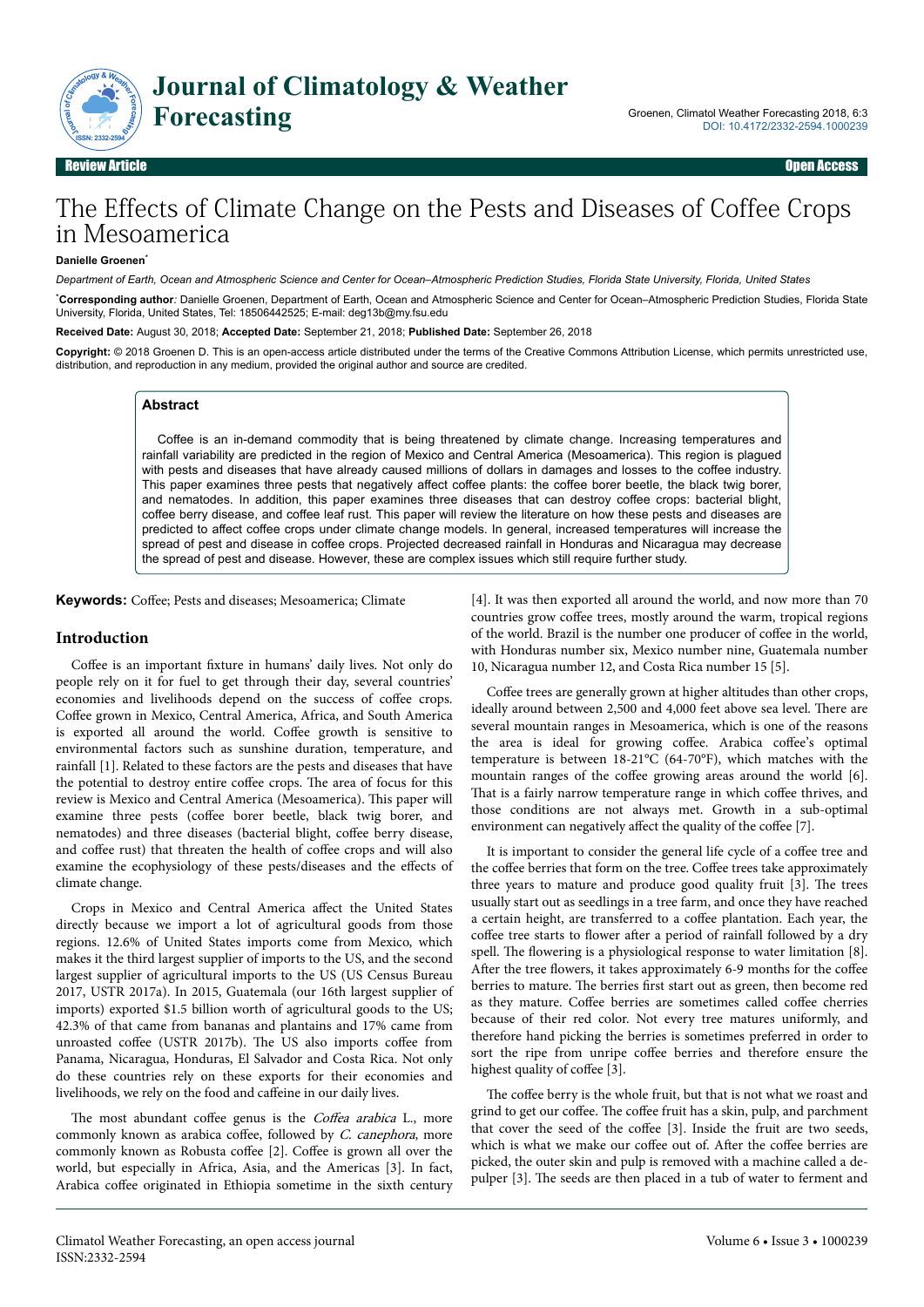remove any excess skin and pulp. Once the seeds have undergone fermentation, the coffee is washed and then put out under the sun to dry, where the beans are rotated frequently to ensure even drying of each seed/bean. After this, the beans are ready to be exported as is or roasted.

From the life cycle of coffee trees and the processing of the coffee beans, it is evident that environmental temperature, humidity, rainfall, and sunshine are important in all parts of coffee growing, harvesting, and processing. For example, coffee berries are also sensitive to sunlight, and often have shade trees planted in order to provide the correct amount of sunlight to reach the berries. Нese environmental factors also affect the pests and diseases that can destroy coffee crops. For example, coffee rust fungus thrives in wet, warm conditions [9]. Therefore, a summer with more rain and higher temperatures can cause the coffee rust fungus to spread rapidly and destroy entire coffee farms.

This paper aims to review studies about the six main pests and diseases that can destroy coffee crops, as well as link the meteorological conditions that exacerbate these pests and diseases. Another part of this paper will review the literature on how climate change will affect coffee crops and its pests and diseases. My hypothesis is that rainfall variability and higher temperatures associated with climate change will worsen the infestation of pests and diseases on coffee crops because it will create ideal conditions for the pests and diseases to grow. Therefore, climate change will most likely have a negative effect on coffee crops.

# **Results**

# **Pests**

Coffee borer beetle (CBB): The coffee borer beetle (CBB) is a small, black beetle 1.5 mm long with the official name of *Hypothenemus* hampei (Ferrari) [10]. The female coffee beetle drills a hole at the top of the coffee berry and lays her eggs inside. When the eggs hatch, the larvae feed on the inside of the coffee berry. This essentially destroys the coffee berry and makes it unusable. The CBB lays eggs in the coffee berries that are 20% dry weight and also prefers red berries. Нese conditions occur approximately 120-150 days after the coffee plants flower, which is also a delicate time for the growth of the coffee berry [10]. The coffee borer beetle has six life stages, with each complete life cycle lasting approximately 25 days. Because the CBB lives its entire life cycle within the coffee berry, it is difficult to use chemical sprays or pesticides to get rid of the pest.

Studies have looked at the densities of the CBB, and the conditions in which densities of the beetle are lower or higher. Teodoro et al. found that densities of the CBB were lower in complex agro forests [11]. They studied temperature, relative humidity, canopy cover, tree diversity, and coffee tree density in 22 sites in the coffee-producing region of Ecuador. Нese conditions represent potential abiotic and biotic stressors. Нey found that environmental conditions have a definite impact on the densities of coffee berry borers. Teodoro et al found that CBB density was negatively correlated with tree diversity, relative humidity, and canopy cover[11]. Нey also found that CBB density was positively correlated with temperature and coffee tree density. This means that the higher the temperature and the coffee tree density, the higher the CBB density. Agro forests with more tree diversity, higher relative humidity and more canopy cover had lower CBB densities. Нerefore, more complex agroecosystems, ones that were more natural and less maintained, had lower densities of the CBB.

Ants, parasitic wasps, and entomopathogens are natural predators for the CBB and could possibly be used to control the CBB population [12]. Ants and coccids have a mutualistic relationship that occurs on coffee plants. Perfecto and Vandermeer studied coffee plants in southern Mexico and found that there was a negative correlation between the number of coccids on a coffee plant and the number of berries affected by the CBB [12]. This means that the more coccids there were, the less CBB there were on coffee plants.

The study concluded that the relationship between ants and coccids had an indirect effect of reducing the number of CBB on coffee plants.

The coffee borer beetle has an interesting symbiotic relationship which allows it to consume high levels of caffeine. Normally, these levels of caffeine would be toxic to insects. However, the beetle has gut bacteria called Psuedonomas fulva that helps the beetle digest the caffeine [13]. The bacteria are the symbionts and the beetles are the hosts in this symbiotic relationship. Нis is referred to as a detoxifying symbiosis because the beetles' gut bacteria de-toxify the caffeine in the coffee berries [13]. The gut microbiome, which relies on the caffeine for its carbon and nitrogen, degrades the caffeine as it travels through the beetle's gut [14]. When beetles were given an antibiotic during an experiment, the gut bacteria were eliminated and the caffeine was toxic to the beetles. Нey concluded that the gut bacteria were the key to the caffeine degradation. They found that this not only negatively affected their ability for caffeine degradation, but it also reduced fitness, with a 95% loss in eggs and larvae in beetles that were fed an antibiotic [14].

Black twig borer: The black twig borer is a black beetle that burrows and lays eggs inside small twigs or branches of a tree. Its scientific name is Xylosandrus compactus (Eichhoff). It is common in Florida, and in particular, within magnolia trees [15]. Нe female beetles carry a fungus in with them when they burrow, and that fungus is then cultivated by both the male and female borers. Once the eggs hatch, the larvae eat the fungi off the inside of the host plant/twig. Female twig borers are larger than males, and similar to the coffee borer beetle, it is the female that burrows into the host plant and initiates the interaction with the host. Нe burrowing of the beetles causes the twigs, branches, and leaves to wilt.

Nematodes: There are two types of nematodes that negatively affect coffee plants: root knot and root lesion nematodes [16]. Nematodes block the transport of water and essential nutrients to the main stem of the plant [17]. Barbosa et al. found that the root-knot nematode (Meloidogyne exigua) caused up to 45% yield loss to coffee crops in northwest Brazil in the 125 coffee plantations they conducted the study [18]. They specifically noted that this 45% yield loss was in the most maintained and well-managed of the coffee plantations, which had proper fertilization and used pesticides/fungicides. That study was followed up with a more detailed study of nematode infested versus nematode free coffee plantations with susceptible and resistant coffee cultivars [19]. They found that in the nematode infested coffee plantation, the nematodes negatively affected the development and productivity of the cultivars, in both the susceptible and resistance cases. Barbosa et al concluded that measures to prevent nematodes from spreading should be done prior to planting, such as planting nematode resistant cultivars [19].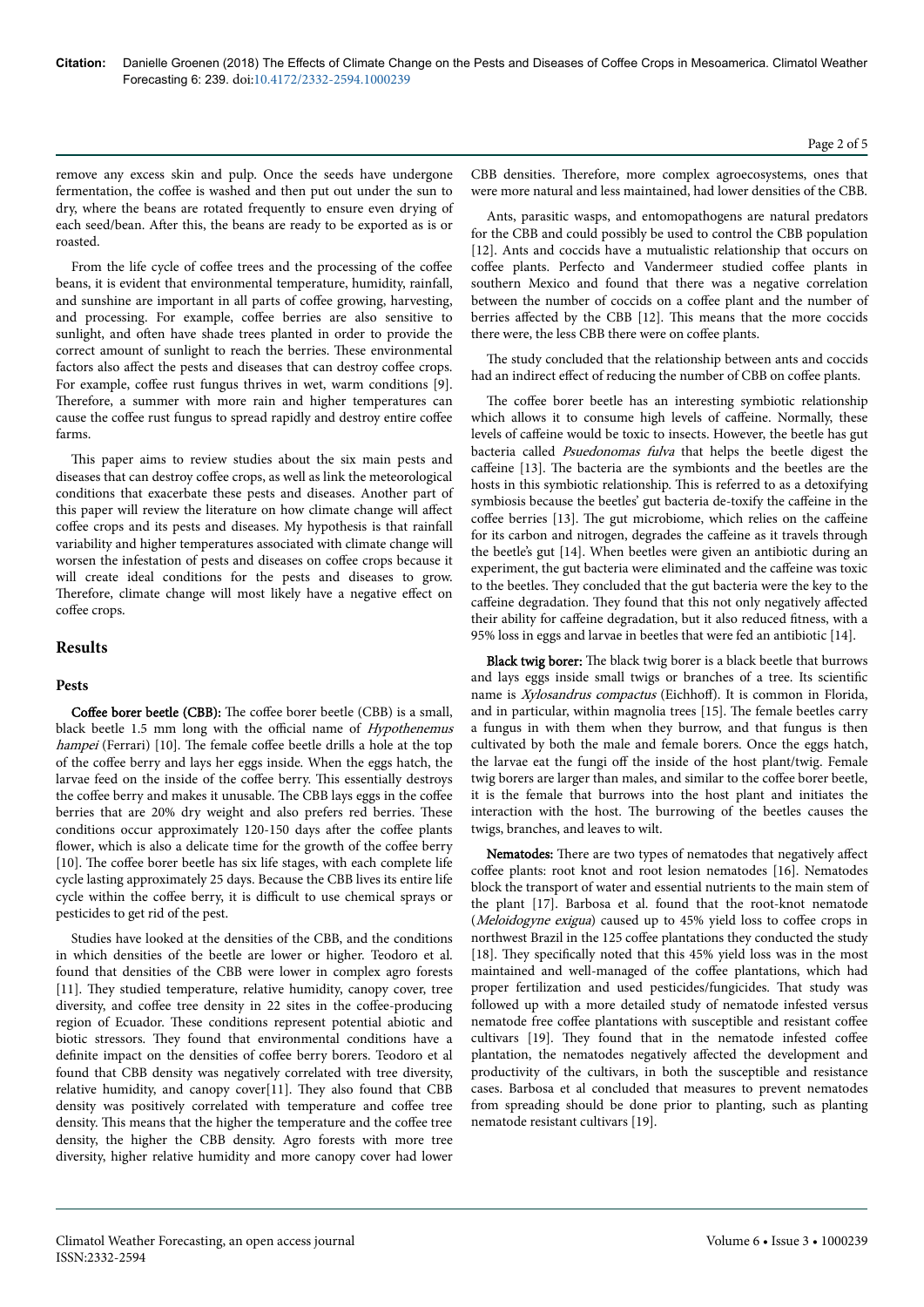**Citation:** Danielle Groenen (2018) The Effects of Climate Change on the Pests and Diseases of Coffee Crops in Mesoamerica. Climatol Weather Forecasting 6: 239. doi:10.4172/2332-2594.1000239

#### **Diseases**

Bacterial blight: Bacterial blight (Pseudomonas syringae pv garcae) is a leaf disease that thrives in cold, wet conditions [20]. Нis fungus prefers young, growing, RNA-rich leaves and is characterized by brown spots surrounded by a yellowish halo. Rainy and windy conditions help spread this disease [20]. Нerefore, the opposite of those conditions (hot and dry weather) usually stop the spread of bacterial blight. Even though this disease is more commonly found on soybean and rice plants, it still can affect the leaves of coffee trees.

Ito et al studied 13 different Arabica coffee cultivars in an experimental field station in Brazil and tested each cultivars' resistance to the bacterial blight. Нey found only one cultivar that was partially resistant to bacterial blight that was also partially resistant to coffee leaf rust [21]. This particular coffee cultivar was characterized by medium canopy size and high coffee yield [21].

Coffee berry disease (CBD):Coffee berry disease (Colletotrichum kahawae) is another fungus which negatively affects coffee plants and affects all parts of the coffee tree including berries, leaves, and branches [22]. CBD can attack the coffee tree during all of the stages of the coffee development but is particularly damaging when the coffee berries are green [22]. Sunken, dark, black legions appear on the green coffee berries, causing them to drop prematurely from the coffee tree. CBD spreads easily, especially through rain, when the rain washes the spores from the top of the tree down to the bottom [16].

Coffee rust fungus: Coffee rust fungus (Hemileia vastatrix) is characterized by large, orange blotches on the coffee leaves [22]. It is likely one of the most damaging and concerning diseases to coffee crops. Not only can it affect the current year's crop, it can have lasting effects on the following year's crops [1]. Several coffee rust fungus events have been identified over the years, but a particularly bad year was the 2012/2013 season [23]. Coffee production in Central America decreased by 17% from 2011 to 2014 [24]. Нis then had snowball effects of leading to an economic downturn in the Central American region.

The causes of the coffee rust fungus are still being studied, but some potential culprits are decreased diurnal temperature and earlier onset of rainy season [1]. For example, an earlier onset of the rainy season usually means a longer rainy season, and therefore more rainfall. From previous sections, we know that certain diseases thrive in wet conditions. Rain splashes and wind are the main ways that spores from diseases are spread to other plants/trees. A reduction in the diurnal temperature range means that the lower temperatures are getting warmer and the higher temperatures are getting lower, so there is not as much variability in cold/warm temperatures as there once was.

## **Climate Change**

In Mesoamerica, climate models are predicting a 2°C-2.5°C rise in mean annual temperature by the year 2050, with Mexico, Honduras, and Nicaragua experiencing the hottest temperatures [25]. Rainfall will also vary, with Honduras and Nicaragua experiencing a reduction in rainfall by 5%-10%. Farmers and resource managers want to know how climate change will affect the pests/diseases and therefore affect the coffee crops. Normally, coffee grows best at a specific altitude, fairly high up in the mountains. Climate change has the potential to increase the altitudinal range of the coffee berry borer and the coffee rust fungus [25]. This means that these coffee pests/diseases could thrive, whereas the coffee crops will not survive.

Jaramillo et al. tested eight temperature regimes on the life cycles of the coffee berry borers (CBB), and found that the CBB can survive between the extreme temperatures of 15°C and 32°C [26]. However, they also found that the CBB developed the fastest between 27°C -30°C, with a trade-off between reproduction success and developmental rate. In their climate models, they predicted that average temperatures of greater than 26°C could potentially reduce pest activity. Нey found that the 'maximum intrinsic rate of increase' increases exponentially below 26°C and decreases exponentially above 26°C. In other words, CBB growth is exponentially dependent on temperature.

Some select studies have shown that climate change will decrease coffee yields and affect coffee growth. Läderach et al. found that by 2050, growth of Arabica coffee will need to be moved up 300 m from current altitudes in Nicaragua to account for increasing temperatures and decrease in rainfall amounts [27]. Baca et al. found suitable areas of coffee growth would reduce up to 40% in El Salvador and Nicaragua due to climate change by 2050 [28]. On the global scale, Bunn et al. predicted a 50% reduction in suitable areas to grow coffee under the different climate change emission scenarios they tested [29]. Bunn et al. found that lower latitudes and lower altitudes would be negatively affected by increased global temperatures, and this would significantly impact Brazil's coffee-producing regions [29].

There are studies which investigate and suggest adaptation and mitigation strategies to combat climate change. For example, planting shade trees above coffee trees may cool the air temperature below and reduce stress on the coffee berries [7]. Jaramillo et al. used climate models to show that the coffee berry borer situation would worsen under climate change scenarios in coffee-producing areas of Eastern Africa [30]. Нey suggested one way to combat this is to introduce shade trees in full sun-growing coffee plantations.

## **Discussion**

It is possible that in the near-future, there will be no more suitable areas of coffee growth in Mesoamerica. By 2050, some countries in Mesoamerica could see a reduction of 40%-50% in the land area that is suitable to grow coffee. As the air temperature increases, there will be less and less suitable altitudes for the coffee to grow in. Rainfall will become more variable, and it is uncertain exactly how that change will affect coffee. However, it is known that coffee is very sensitive to temperature, rainfall, and sunshine duration, and therefore it is implied that any substantial climatic changes will have a significant effect on coffee development and yields.

On the other hand, if there are no more coffee trees alive, there will be no more coffee berry borers. Since these beetles only live and breed in the coffee cherries, they can be considered specialists [31]. However, if there are less coffee berries, the beetles will migrate to look for food and there may be more competition for resources [32]. If the coffee tree becomes extinct, so will the coffee berry borer. The pest and the plant are intricately linked together.

With less rainfall predicted for Honduras and Nicaragua in climate change scenarios, the coffee berry disease (CBD) may have a harder time spreading its spores, which is good news for coffee trees. Less rainfall in general may mean less bacterial blight, CBD, and coffee leaf rust since these diseases thrive in wet conditions [33]. However, it remains unclear what effect the less rainfall will have on the coffee yield and quality.

### Page 3 of 5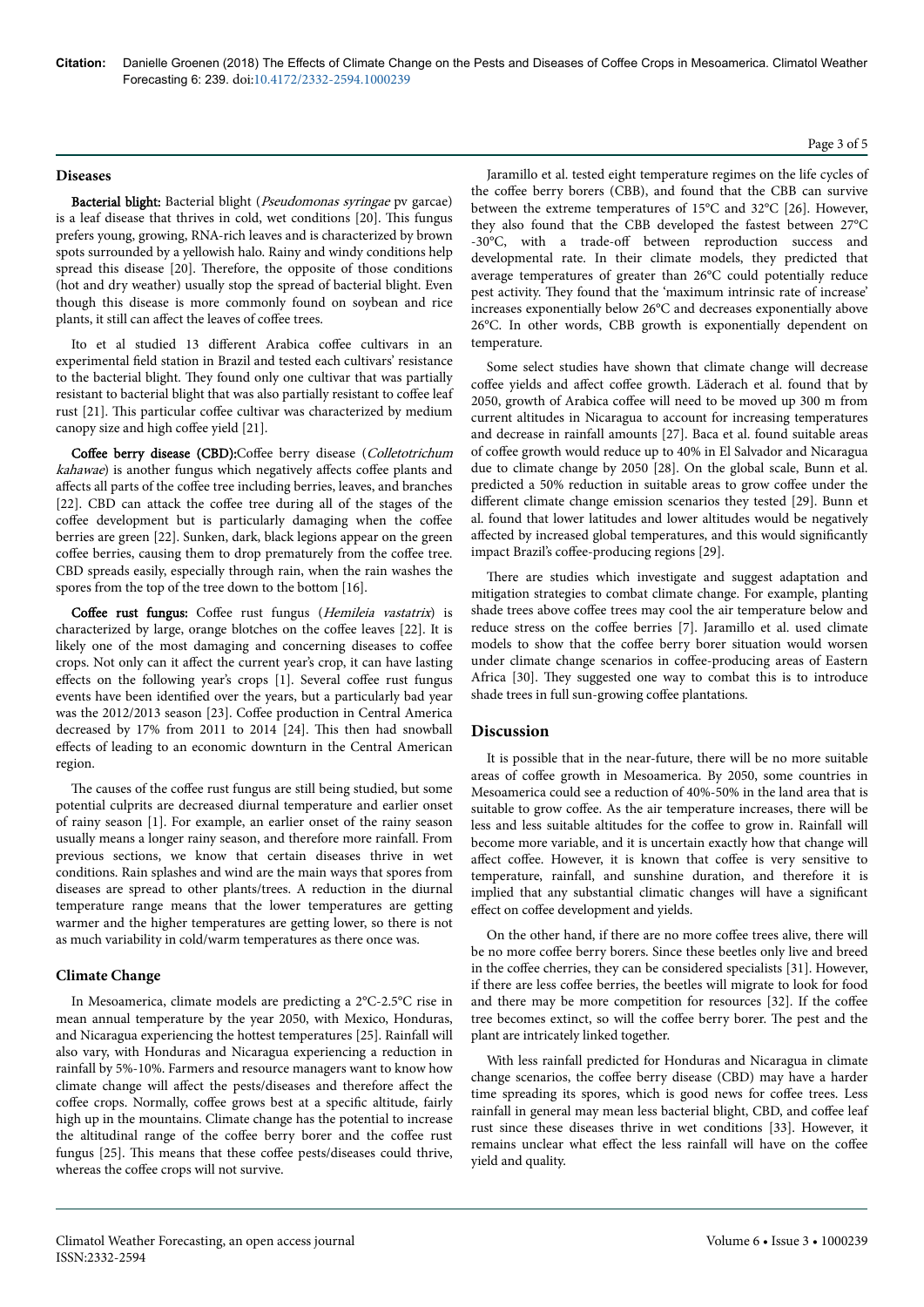Based on the large amount of literature on the subjects, the coffee berry borer (CBB) and the coffee leaf rust are the two most important and most threatening to the health of coffee trees. They have been the most thoroughly studied so far. Shade in general, seems to be a good way to combat pests that negatively affect coffee plants. Scientists are trying to discover and investigate coffee cultivars that are resistant to these pests and diseases. Нis is most likely the best way to combat the effects of climate change and its subsequent worsening of pests/disease infestation [1].

In general, from several studies mentioned above, more shade seems to be ideal conditions to prevent pests from invading coffee trees. Trees that provide shade above the coffee tree is good at keeping air temperatures moderate and shielding the plants from direct sunlight. Climate change will not be kind to coffee growth and development but may be kinder to the pests and diseases that feed and grow on the  $co$ fee

# **Conclusion**

Coffee is a sensitive crop that thrives in a narrow range of temperatures, with just the right amount of sunshine and rainfall. Disruptions in the normal conditions allow pests and diseases to grow and destroy entire coffee plantations. Climate change will move ideal growing conditions to higher altitudes, and also increase the altitudinal range of pests such as the coffee borer beetle. Less rainfall may decrease the prevalence of pests and diseases, but increased temperature has a more complicated effect. In general, pests and diseases prevalence will increase with increased temperature, but one study mentioned in this paper found that the intrinsic rate of increase declined in coffee borer beetles above 26°C. Clearly, there are optimal conditions for coffee growth that climate change will likely upset.

Adaptation strategies such as planting shade trees above the coffee trees, and planting pest resistant coffee cultivars are two main ways in which pests and diseases can be avoided.

Bacterial blight and coffee leaf rust both like wet conditions, so the amount of rainfall will be extremely important in how those diseases spread in future climate change. Нe amount of sunlight, air temperature, and ecosystem diversity are also important environmental factors that contribute to the health of coffee crops. These will be needed to be monitored closely over the next few years to ensure the health and safety of the coffee trees.

# **References**

- 1. [Avelino J, Cristancho M, Georgiou S, Imbach P, Aguilar L, et al. \(2015\)](https://link.springer.com/article/10.1007/s12571-015-0446-9) The coffee [rust crises in Colombia and Central America \(2008–2013\):](https://link.springer.com/article/10.1007/s12571-015-0446-9) [Impacts, plausible causes and proposed solutions. Food Sec 7: 303-321.](https://link.springer.com/article/10.1007/s12571-015-0446-9)
- 2. [Silveira SR, Ruas PM, Ruas CF, Sera T, Carvalho VP, et al. \(2003\)](http://dx.doi.org/10.1590/S1415-47572003000300018) [Assessment of genetic variability within and among](http://dx.doi.org/10.1590/S1415-47572003000300018) coffee progenies and [cultivars using RAPD markers. Genet. Mol. Biol 26: 329-336.](http://dx.doi.org/10.1590/S1415-47572003000300018)
- 3. Hoffmann J (2014) The world atlas of coffee: [from beans to brewing,](https://www.fireflybooks.com/index.php/catalogue/adult-books/product/11056-the-world-atlas-of-coffee-from-beans-to-brewing-coffees-explored-explained-and-enjoyed) coffees [explored, explained and enjoyed,](https://www.fireflybooks.com/index.php/catalogue/adult-books/product/11056-the-world-atlas-of-coffee-from-beans-to-brewing-coffees-explored-explained-and-enjoyed) Firefly Books.
- [Pendergrast M \(2010\) Uncommon grounds:](https://www.goodreads.com/book/show/8598379-uncommon-grounds) The history of coffee and [how it transformed our world, Basic Books, New York: 424 .](https://www.goodreads.com/book/show/8598379-uncommon-grounds)
- 5. [Adrianna S \(2017\) World Atlas website, Economics. "Top](https://www.worldatlas.com/articles/top-coffee-producing-countries.html) Coffee [Producing Countries".](https://www.worldatlas.com/articles/top-coffee-producing-countries.html)
- 6. Scott M (2015 ) "Climate and Coffee." NOAA Climate.gov.
- 7. [Muschler R G \(2001\) Shade improves](http://agris.fao.org/agris-search/search.do?recordID=US201600247440) coffee quality in a suboptimal coffee-zone of Costa Rica. Agroforest Syst 51: 131-139.
- 8. Aristizábal LF, Bustillo AE, Arthurs SP (2016) Integrated pest management of coffee berry borer: strategies from Latin America that could be useful for coffee farmers in Hawaii. Insects 7 : 6.
- 9. [Avelino J, Ten HGM, DeCler, F \(2011\) Ecological mechanisms for pest](http://agris.fao.org/agris-search/search.do?recordID=FR2013101801) and disease control in coffee [and cacao agroforestry systems of the](http://agris.fao.org/agris-search/search.do?recordID=FR2013101801) [neotropics. ecosystem services from agriculture and agroforestry:](http://agris.fao.org/agris-search/search.do?recordID=FR2013101801) [measurement and payment. Washington, D.C.: Earthscan.](http://agris.fao.org/agris-search/search.do?recordID=FR2013101801)
- 10. [Gaitán AL, Cristancho MA, Castro Caicedo BL, Rivillas CA, Gómez GC](http://www.plantmanagementnetwork.org/pub/crop/news/2015/CoffeeDiseases/) (2015) Compendium of coffee [diseases and pests. American](http://www.plantmanagementnetwork.org/pub/crop/news/2015/CoffeeDiseases/) [Phytopathological Society, St. Paul, MN.](http://www.plantmanagementnetwork.org/pub/crop/news/2015/CoffeeDiseases/)
- 11. [Teodoro A, Klein AM, Tscharntke T \(2008\) Environmentally mediated](https://doi.org/10.1016/j.agee.2007.12.004) coffee [pest densities in relation to agroforestry management, using](https://doi.org/10.1016/j.agee.2007.12.004) [hierarchical partitioning analyses. Agr Ecosyst Environ 125: 120–126.](https://doi.org/10.1016/j.agee.2007.12.004)
- 12. [Perfecto I, Vandermeer J \(2006\)](https://doi.org/10.1016/j.agee.2006.04.007) The effect of an ant-hemipteran mutualism on the coffee [berry borer \(Hypothenemus hampei\) in](https://doi.org/10.1016/j.agee.2006.04.007) [southern Mexico. Agriculture, Ecosystems and Environment 117: 218–](https://doi.org/10.1016/j.agee.2006.04.007) [221.](https://doi.org/10.1016/j.agee.2006.04.007)
- 13. Van dBM, Welte CU (2016) Detoxifying symbionts in agriculturally important pest insects. Microbiol Biotechnol 10: 531–540.
- 14. [Ceja-Navarro JA, vega FE, Karaoz U, Hao Z, Jenkis S, et al. \(2015\) Gut](https://www.nature.com/articles/ncomms8618) microbiota mediate caffeine detoxification [in the primary insect pest of](https://www.nature.com/articles/ncomms8618) coffee. [Nat. Commun 6 : 1-9.](https://www.nature.com/articles/ncomms8618)
- 15. Dixon W, Woodruff [R, Foltz J \(2003\) Black twig borer, Xylosandrus](http://edis.ifas.ufl.edu/in577) compactus (Eichoff) ([Insecta: Coleoptera: Curculionidae: Scolytinae\).](http://edis.ifas.ufl.edu/in577) [University of Florida, Entomology and Nematology Department : 5.](http://edis.ifas.ufl.edu/in577)
- 16. [Kimani M, Little T, Vos JGM \(2002\) Introduction to](https://hortintl.cals.ncsu.edu/articles/introduction-coffee-management-through-discovery-learning) coffee management [through discovery learning. Farmer Participatory Training and Research](https://hortintl.cals.ncsu.edu/articles/introduction-coffee-management-through-discovery-learning) [Program. CABI Bioscience Kenya: 35.](https://hortintl.cals.ncsu.edu/articles/introduction-coffee-management-through-discovery-learning)
- [Swennen R \(1990\) Plantain cultivation under West African conditions. A](http://newint.iita.org/wp-content/uploads/2016/05/Plantain-cultivation-under-West-African-conditions-a-reference-manual.pdf) [reference manual. Intl.Inst. Trop. Agr., Ibadan, Nigeria.](http://newint.iita.org/wp-content/uploads/2016/05/Plantain-cultivation-under-West-African-conditions-a-reference-manual.pdf)
- 18. Barbosa DHSG, Vieira HD, Souza RM, Viana AP, et al. (2004) Field estimates of coffee yield losses and damage threshold by Meloidogyne exigua. Nematol. Bras 28: 49-54.
- 19. Barbosa DHS.G, Souza RM, Vieira HD (2010) Field assessment of coffee (Coffea arabica L.) cultivars in Meloidogyne exigua-infested or -free fields in Rio de Janeiro State, Brazil. Crop Prot 29: 175- 177.
- 20. Carvalho VLd, Chalfoun SM (1998) Manejo integrado das principais doenças do cafeeiro.In Lacerda VLA (ed) Informe Agropecuário. EPAMIG, Belo Horizonte, Brazil, 193: 27-35.
- 21. Ito DS, T Sera, G.H. Sera, L. Del Grossi, F.S. Kanayama (2008) Resistance to bacterial blight in arabica coffee cultivars. Crop Breeding and Applied Biotechnology 99–103.
- 22. [Silva MdC, Várzea V, Guerra-Guimarães L, Azinheira HG, Fernandez D,](http://www.scielo.br/scielo.php?pid=S1677-04202006000100010&script=sci_abstract) et al. (2006) Coffee [resistance to the main diseases: leaf rust and](http://www.scielo.br/scielo.php?pid=S1677-04202006000100010&script=sci_abstract) coffee [berry disease. Braz. J. Plant Physiol 18: 119-147.](http://www.scielo.br/scielo.php?pid=S1677-04202006000100010&script=sci_abstract)
- 23. Baker P 2014. The "Big Rust": An update on the coffee leaf rust situation. Coffee Cocoa Int 40: 37-39.
- 24. McCook S, Vandermeer J (2015) Нe Big Rust and the Red Queen: Longterm
- 25. Perspectives on coffee rust research. Phytopathology 105: 1164-1173.
- 26. [Läderach P, Haggar J, Lau C, Eitzinger A, Ovalle O, et al. \(2010\)](https://ccafs.cgiar.org/publications/mesoamerican-coffee-building-climate-change-adaptation-strategy) Mesoamerican Coffee: [Building a Climate Change Adaptation Strategy.](https://ccafs.cgiar.org/publications/mesoamerican-coffee-building-climate-change-adaptation-strategy) [CIAT Policy Brief 2: 1-4.](https://ccafs.cgiar.org/publications/mesoamerican-coffee-building-climate-change-adaptation-strategy)
- 27. [Jaramillo J, Chabi-Olaye A, Kamonjo C, Jaramillo A, Vega FE, et al.](https://www.ncbi.nlm.nih.gov/pubmed/19649255) (2009) Thermal tolerance of the Coffee [berry borer Hypothenemus](https://www.ncbi.nlm.nih.gov/pubmed/19649255) [hampei: predictions of climate change impact on a tropical insect pest.](https://www.ncbi.nlm.nih.gov/pubmed/19649255) [PloS ONE 4: e6487.](https://www.ncbi.nlm.nih.gov/pubmed/19649255)
- 28. [Läderach P, Ramirez-Villegas C, Navarro-Racines C, Zelaya A, Martinez-](https://link.springer.com/article/10.1007/s10584-016-1788-9)[Valle et al. \(2016\) Climate change adaptation of](https://link.springer.com/article/10.1007/s10584-016-1788-9) coffee production in [space and time. Climatic Change 1-16.](https://link.springer.com/article/10.1007/s10584-016-1788-9)
- 29. [Baca M, Läderach P, Haggar J, Schroth G, Ovalle, O \(2014\) An integrated](https://doi.org/10.1371/journal.pone.0088463) [framework for assessing vulnerability to climate change and developing](https://doi.org/10.1371/journal.pone.0088463) adaptation strategies for coffee [growing families in mesoamerica. PLoS](https://doi.org/10.1371/journal.pone.0088463) [One 9: e88463.](https://doi.org/10.1371/journal.pone.0088463)